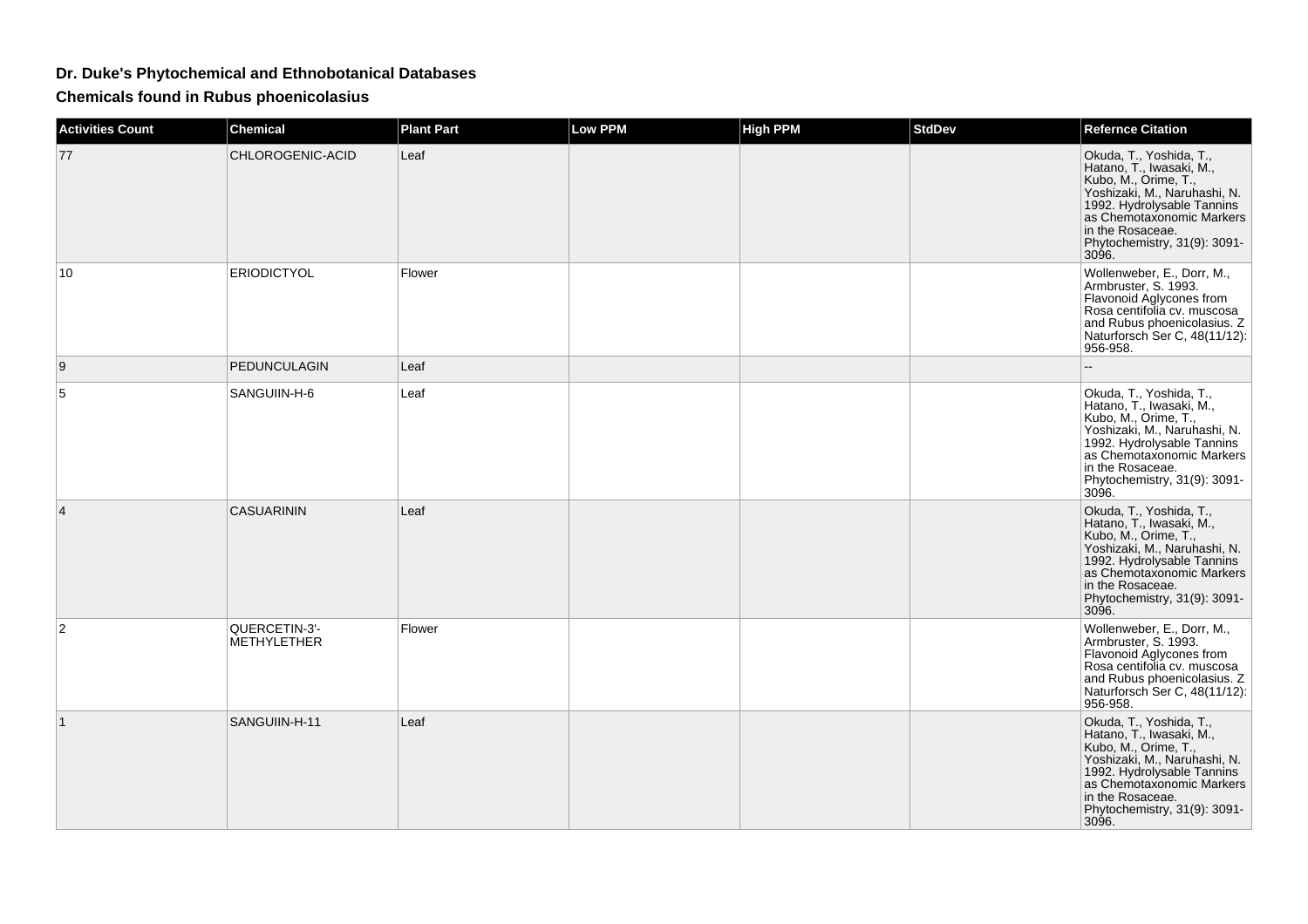| <b>Activities Count</b> | <b>Chemical</b>                         | <b>Plant Part</b> | Low PPM | <b>High PPM</b> | <b>StdDev</b> | <b>Refernce Citation</b>                                                                                                                                                                                                                                                                              |
|-------------------------|-----------------------------------------|-------------------|---------|-----------------|---------------|-------------------------------------------------------------------------------------------------------------------------------------------------------------------------------------------------------------------------------------------------------------------------------------------------------|
|                         | QUERCETIN-3,3'-<br><b>DIMETHYLETHER</b> | Inflorescence     |         |                 |               | Wollenweber, E., Dorr, M.,<br>Armbruster, S. 1993.<br>Flavonoid Aglycones as<br>Glandular Products in Rosa<br>centifolia cv. muscosa and in<br>Rubus phoenicolasius. Z<br>Naturforsch Ser C, 48(11/12):<br>956-958.                                                                                   |
| $\mathbf{1}$            | QUERCETIN-3,3'-<br><b>DIMETHYLETHER</b> | Flower            |         |                 |               | Wollenweber, E., Dorr, M.,<br>Armbruster, S. 1993.<br>Flavonoid Aglycones from<br>Rosa centifolia cv. muscosa<br>and Rubus phoenicolasius. Z<br>Naturforsch Ser C, 48(11/12):<br>956-958.                                                                                                             |
| $\mathbf 0$             | <b>CARYATIN</b>                         | Flower            |         |                 |               | Wollenweber, E., Dorr, M.,<br>Armbruster, S. 1993.<br>Flavonoid Aglycones from<br>Rosa centifolia cv. muscosa<br>and Rubus phoenicolasius. Z<br>Naturforsch Ser C, 48(11/12):<br>956-958.                                                                                                             |
| $\overline{0}$          | LAMBERTIANIN-D                          | Leaf              |         |                 |               | Tanaka, T., Tachibana, H.,<br>Nonaka, G., Nishioka, I.,<br>Hsu, F.L., Kohda, H.,<br>Tanaka, O. 1993. Tannins and<br>Related Compounds. CXXII.<br>New Dimeric, Trimeric and<br>Tetrameric Ellagitannins,<br>Lambertianins A-D, from<br>Rubus lambertianus. Chem &<br>Pharm Bull, 41(7): 1214-<br>1220. |
| $\Omega$                | LAMBERTIANIN-C                          | Leaf              |         |                 |               | Tanaka, T., Tachibana, H.,<br>Nonaka, G., Nishioka, I.,<br>Hsu, F.L., Kohda, H.,<br>Tanaka, O. 1993. Tannins and<br>Related Compounds. CXXII.<br>New Dimeric, Trimeric and<br>Tetrameric Ellagitannins,<br>Lambertianins A-D, from<br>Rubus lambertianus. Chem &<br>Pharm Bull, 41(7): 1214-<br>1220. |
| $\mathbf{0}$            | <b>ISOKAEMPFERIDE</b>                   | Flower            |         |                 |               | Wollenweber, E., Dorr, M.,<br>Armbruster, S. 1993.<br>Flavonoid Aglycones from<br>Rosa centifolia cv. muscosa<br>and Rubus phoenicolasius. Z<br>Naturforsch Ser C, 48(11/12):<br>956-958.                                                                                                             |